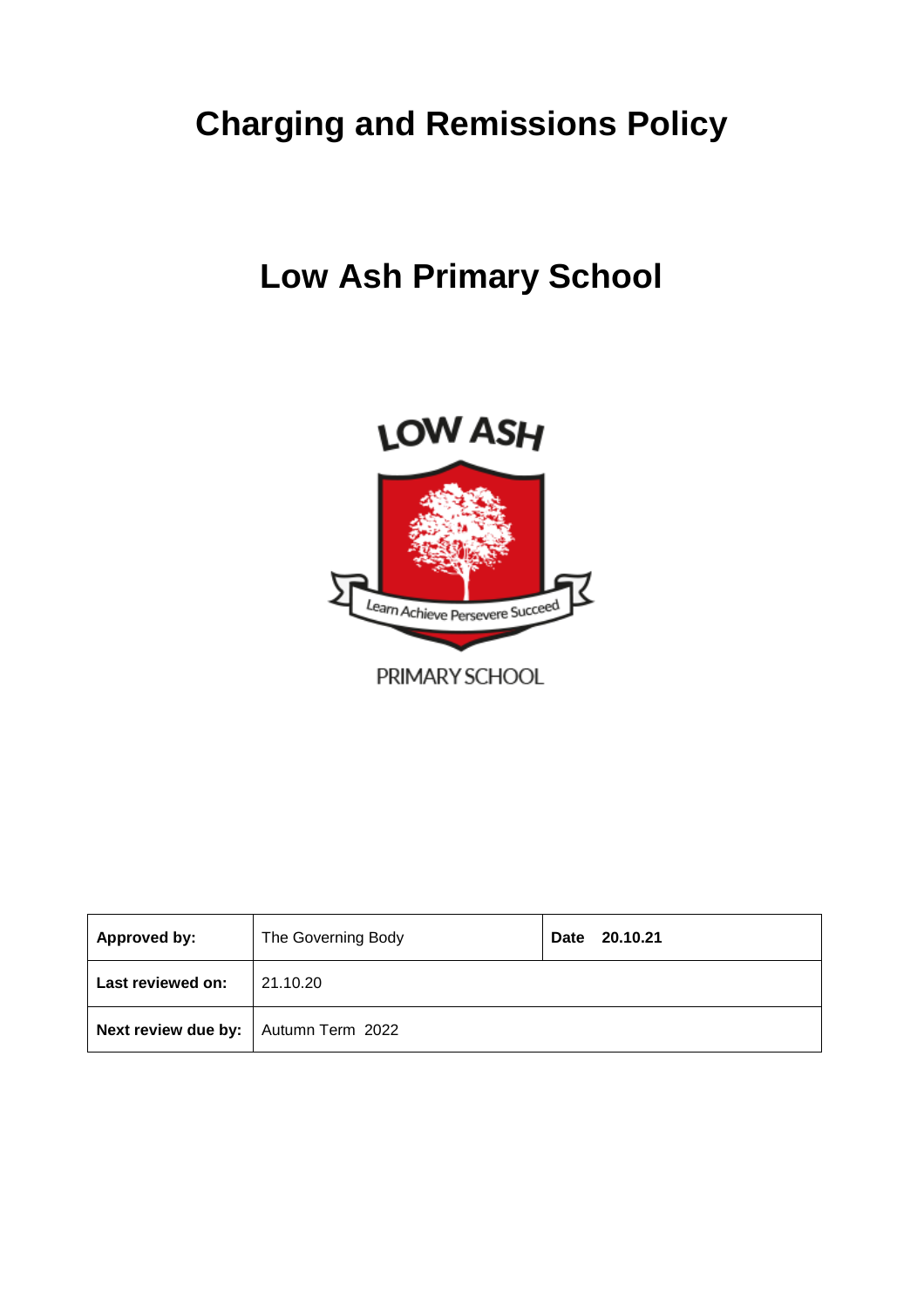# **Contents**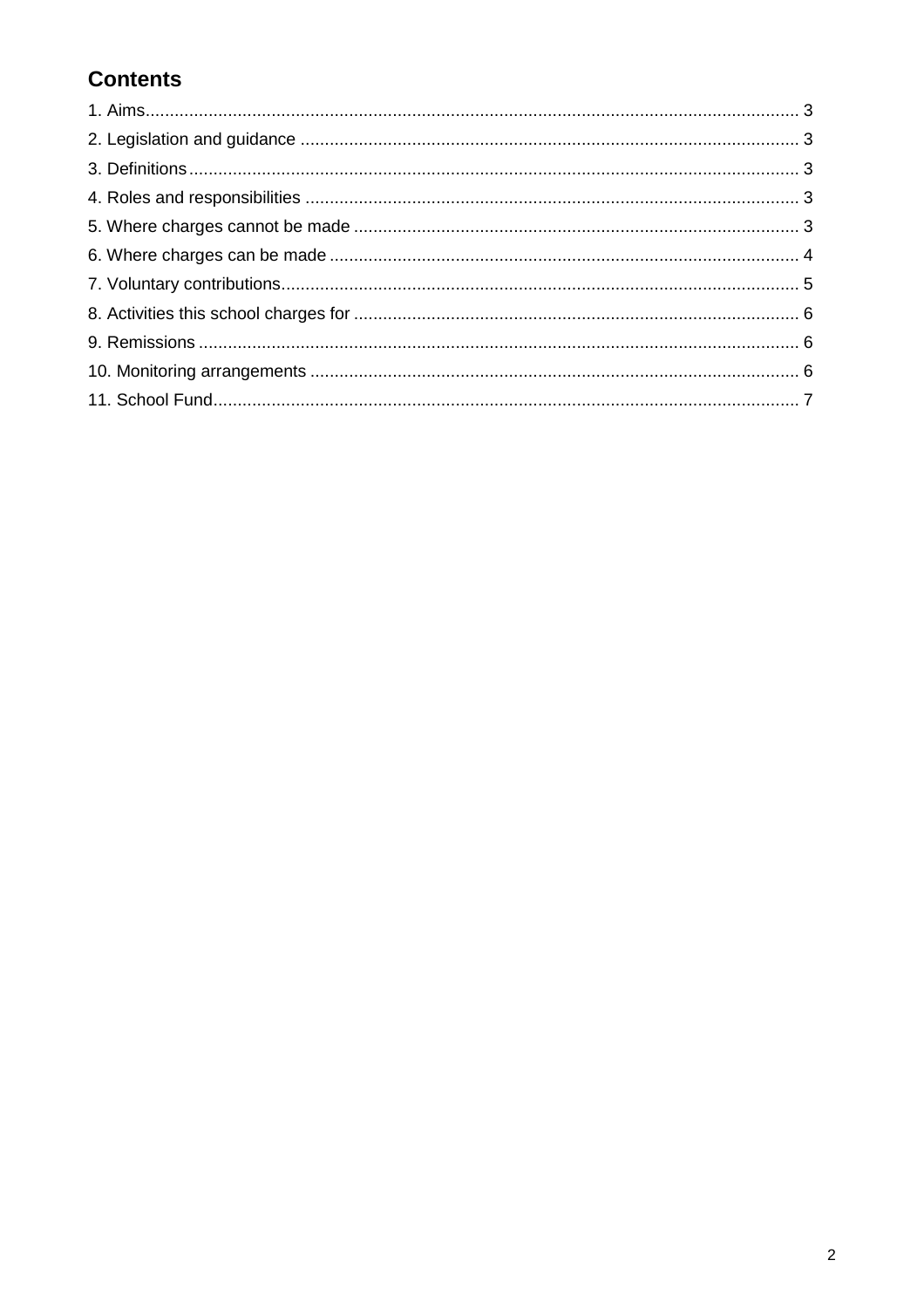## **1. Aims**

Our school aims to:

- have robust, clear processes in place for charging and remissions
- clearly set out the types of activity that can be charged for and when charges will be made.

## **2. Legislation and guidance**

This policy is based on advice from the Department for Education (DfE) on [charging for school activities](https://www.gov.uk/government/publications/charging-for-school-activities) and [the Education Act 1996,](http://www.legislation.gov.uk/ukpga/1996/56/part/VI/chapter/III) sections 449-462 of which set out the law on charging for school activities in maintained schools in England.

## **3. Definitions**

- Charge: a fee payable for specifically defined activities.
- Remission: the cancellation of a charge which would normally be payable.

## **4. Roles and responsibilities**

## **4.1 The governing body**

The governing board has overall responsibility for approving the charging and remissions policy, but can delegate this to a committee, an individual governor or the headteacher.

The governing board also has overall responsibility for monitoring the implementation of this policy.

In our school, responsibility for approving the charging and remissions policy has been delegated to the Full Governing Body.

## **4.2 The headteacher**

The headteacher is responsible for ensuring staff are familiar with the charging and remissions policy, and that it is being applied consistently.

## **4.3 Staff**

Our staff are responsible for:

implementing the charging and remissions policy consistently

notifying the headteacher of any specific circumstances which they are unsure about or where they are not certain if the policy applies

The senior leadership team will provide staff with appropriate training in relation to this policy and its implementation.

## **4.4 Parents**

Parents are expected to notify staff or the headteacher of any concerns or queries regarding the charging and remissions policy.

## **5. Where charges cannot be made**

Below we set out **what the school cannot charge for**:

## **5.1 Education**

Admission applications.

Education provided during school hours (including the supply of any materials, books, instruments or other equipment).

Education provided outside school hours if it is part of: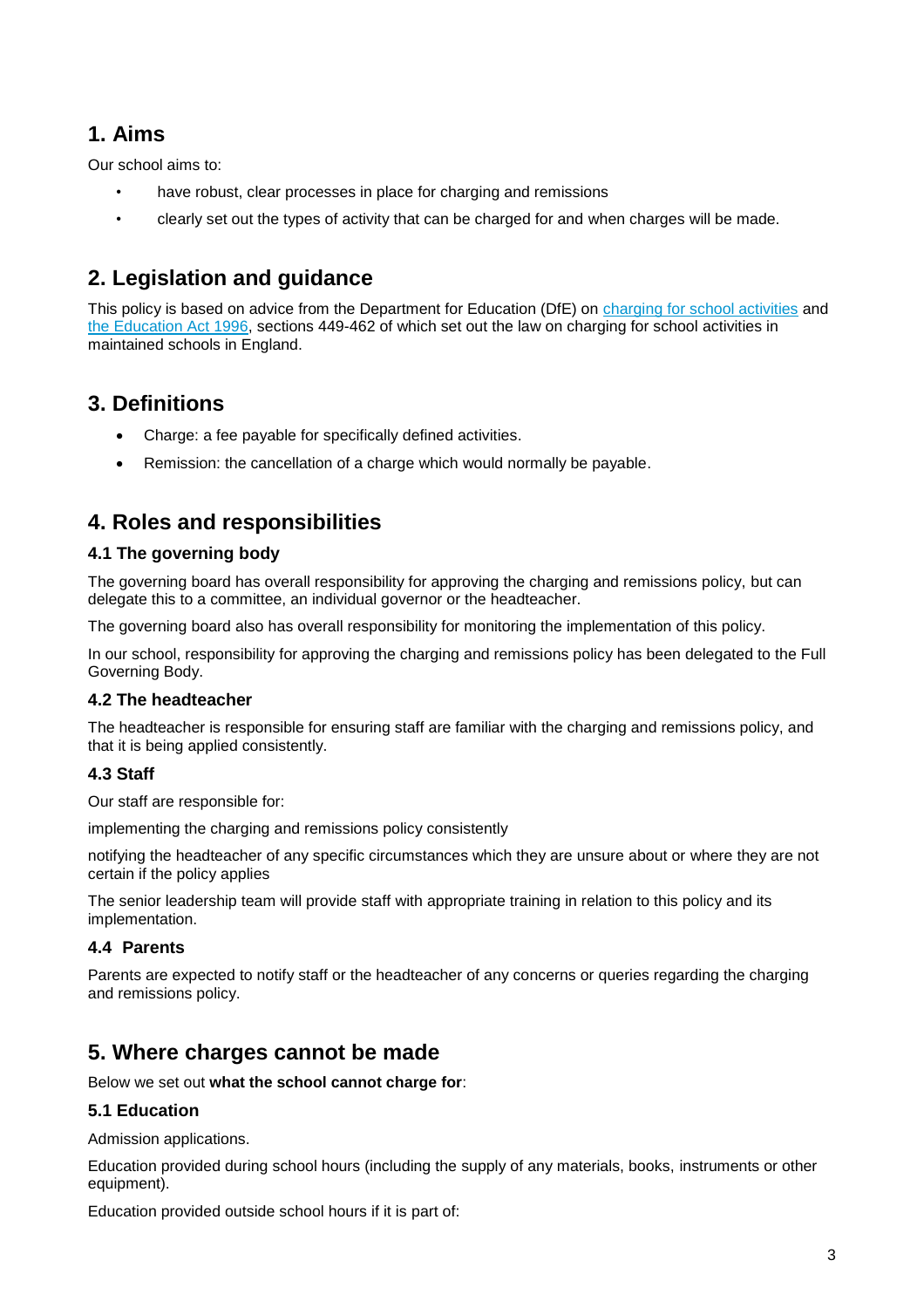- o the national curriculum
- o a syllabus for a prescribed public examination that the pupil is being prepared for at the school
- o religious education .

Instrumental or vocal tuition, for pupils learning individually or in groups, unless the tuition is provided at the request of the pupil's parent.

Entry for a prescribed public examination if the pupil has been prepared for it at the school.

Examination re-sit(s) if the pupil is being prepared for the re-sit(s) at the school.

## **5.2 Transport**

Transporting registered pupils to or from the school premises, where the local authority has a statutory obligation to provide transport.

Transporting registered pupils to other premises where the governing board or local authority has arranged for pupils to be educated.

Transport that enables a pupil to meet an examination requirement when he or she has been prepared for that examination at the school.

Transport provided in connection with an educational visit.

#### **5.3 Residential visits**

Education provided on any visit that takes place during school hours.

Education provided on any visit that takes place outside school hours if it is part of:

- o the national curriculum
- o a syllabus for a prescribed public examination that the pupil is being prepared for at the school
- o religious education.
- Supply teachers to cover for those teachers who are absent from school accompanying pupils on a residential visit.

## **6. Where charges can be made**

Below we set out **what the school can charge for**.

## **6.1 Education**

Any materials, books, instruments or equipment, where the child's parent wishes him or her to own them

Optional extras (see below).

Music and vocal tuition, in limited circumstances.

Certain early years provision.

Community facilities .

#### **6.2 Optional extras**

We are able to charge for activities known as 'optional extras'. In these cases, the school can charge for providing materials, books, instruments or equipment. The following are optional extras:

Education provided outside of school time that is not part of:

- o the national curriculum
- $\circ$  a syllabus for a prescribed public examination that the pupil is being prepared for at the school
- o religious education .

Examination entry fee(s) if the registered pupil has not been prepared for the examination(s) at the school.

Transport (other than transport that is required to take the pupil to school or to other premises where the local authority/governing board has arranged for the pupil to be provided with education).

Board and lodging for a pupil on a residential visit.

Extended day services offered to pupils (such as breakfast clubs, after-school clubs, tea and supervised homework sessions).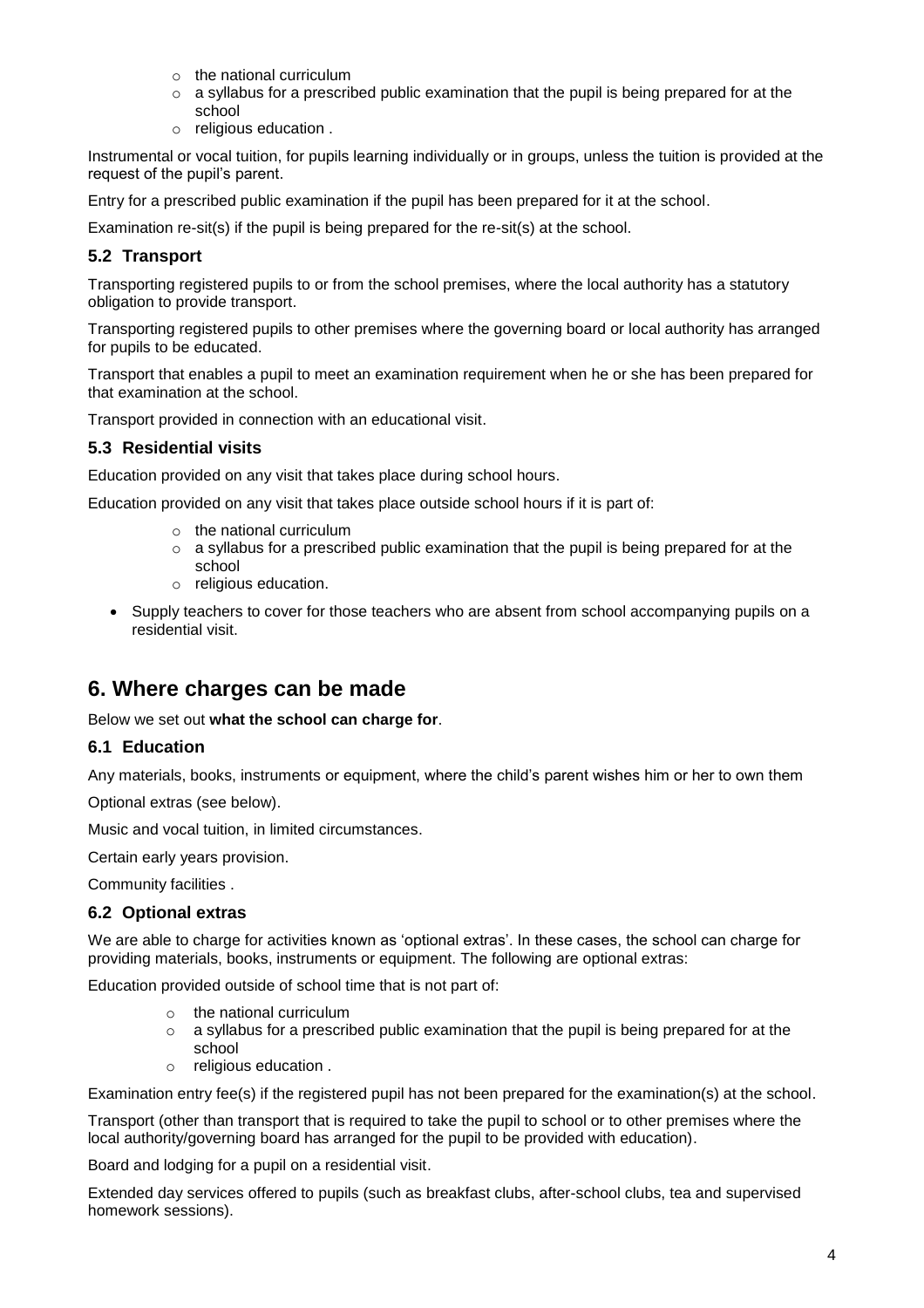When calculating the cost of optional extras, an amount may be included in relation to:

any materials, books, instruments or equipment provided in connection with the optional extra

the cost of buildings and accommodation

#### non-teaching staff

teaching staff engaged under contracts for services purely to provide an optional extra (including supply teachers engaged specifically to provide the optional extra)

the cost, or an appropriate proportion of the costs, for teaching staff employed to provide tuition in playing a musical instrument, or vocal tuition, where the tuition is an optional extra.

Any charge made in respect of individual pupils will not be greater than the actual cost of providing the optional extra activity, divided equally by the number of pupils participating.

Any charge will not include an element of subsidy for any other pupils who wish to take part in the activity but whose parents are unwilling or unable to pay the full charge.

In cases where a small proportion of the activity takes place during school hours, the charge cannot include the cost of alternative provision for those pupils who do not wish to participate.

Parental agreement is necessary for the provision of an optional extra which is to be charged for.

#### **6.3 Music tuition**

The school can charge for vocal or instrumental tuition provided either individually or to groups of pupils, provided that the tuition is provided at the request of the pupil's parent.

Charges may not exceed the cost of the provision, including the cost of the staff giving the tuition.

Charges cannot be made:

if the teaching is an essential part of the national curriculum

if the teaching is provided under the first access to the Key Stage 2 instrumental and vocal tuition programme

for a pupil who is looked after by a local authority.

#### **6.4 Residential visits**

We can charge for board and lodging on residential visits, but the charge must not exceed the actual cost.

## **7. Voluntary contributions**

As an exception to the requirements set out in section 5 of this policy, the school is able to ask for voluntary contributions from parents to fund activities during school hours which would not otherwise be possible.

Some activities for which the school may ask parents for voluntary contributions include:

• school trips and sports activities.

**There is no obligation for parents to make any contribution, and no child will be excluded from an activity if their parents are unwilling or unable to pay**. If the school is unable to raise enough funds for an activity or visit then it will be cancelled.

In order to avoid the cancellation of educational visits the Governors reserve the right to approach local charities to request financial assistance for parents/carers who have genuine difficulty with contributions. Information will be given to all parents/carers as soon as possible so that a payment plan can be established.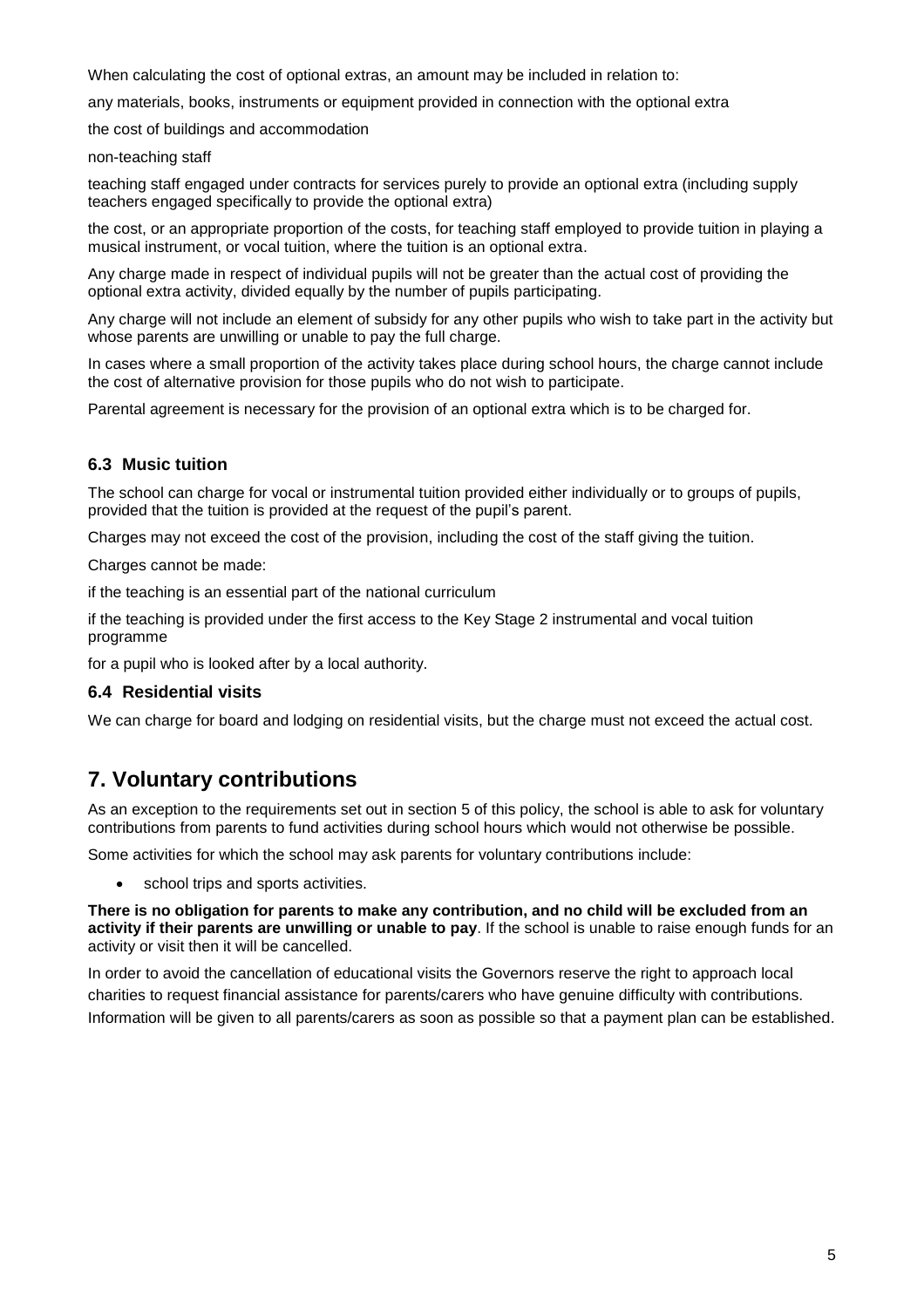## **8. Activities this school charges for**

The school will charge for the following activities:

Breakfast club currently £2.75 per session for the first child and £2.25 for siblings.

After school and sports clubs currently varies between £1.50 and £4.50 per session. Sessions run between 3pm – 4pm. Charges are kept to a minimum and where funding allows will be subsidised by grants and or donations.

The clubs that are currently subsidised by grants are kickboxing, gymnastics and zumba dance sessions.

Some other clubs that are offered throughout the year include, but are not limited to Homework, Interactive Bible Stories, Multi Skills, Mind Body and Spirit, Gardening and Performing Arts/Drama.

Charges are calculated taking into account of the actual cost of staffing and external providers.

For regular activities, the charges for each activity will be determined by the governing board and reviewed in July each year. Parents will be informed of the charges for the coming year in September each year.

## **9. Remissions**

In some circumstances the school may not charge for items or activities set out in sections 6 and 8 of this policy. This will be at the discretion of the governing board and will depend on the activity in question.

#### **9.1 Remissions for residential visits**

Parents who can prove they are in receipt of the following benefits will be entitled to a remission towards the cost of board and lodging for residential visits:

Universal credit in prescribed circumstances

Income Support

Income Based Jobseekers Allowance

Support under part VI of the Immigration and Asylum Act 1999

Child Tax Credit, provided that Working Tax Credit is not also received and the family's income (as assessed by Her Majesty's Revenue and Customs) does not exceed £16,190

The guarantee element of State Pension Credit

An income related employment and support allowance that was introduced on 27 October 2008

## **9.2 Remissions for breakfast club**

Any child who is entitled to free school meals can also attend breakfast club free of charge.

#### **9.3 Remissions for after school clubs**

Each half term the Deputy Head will offer at least one free place on each after school club for children in receipt of free school meals.

## **10. Monitoring arrangements**

Elizabeth Medhurst and Fiona Meer monitor the charges and remissions, and ensures these comply with this policy.

This policy will be reviewed by The School Business Manager every year, the policy will be approved by the governing body.